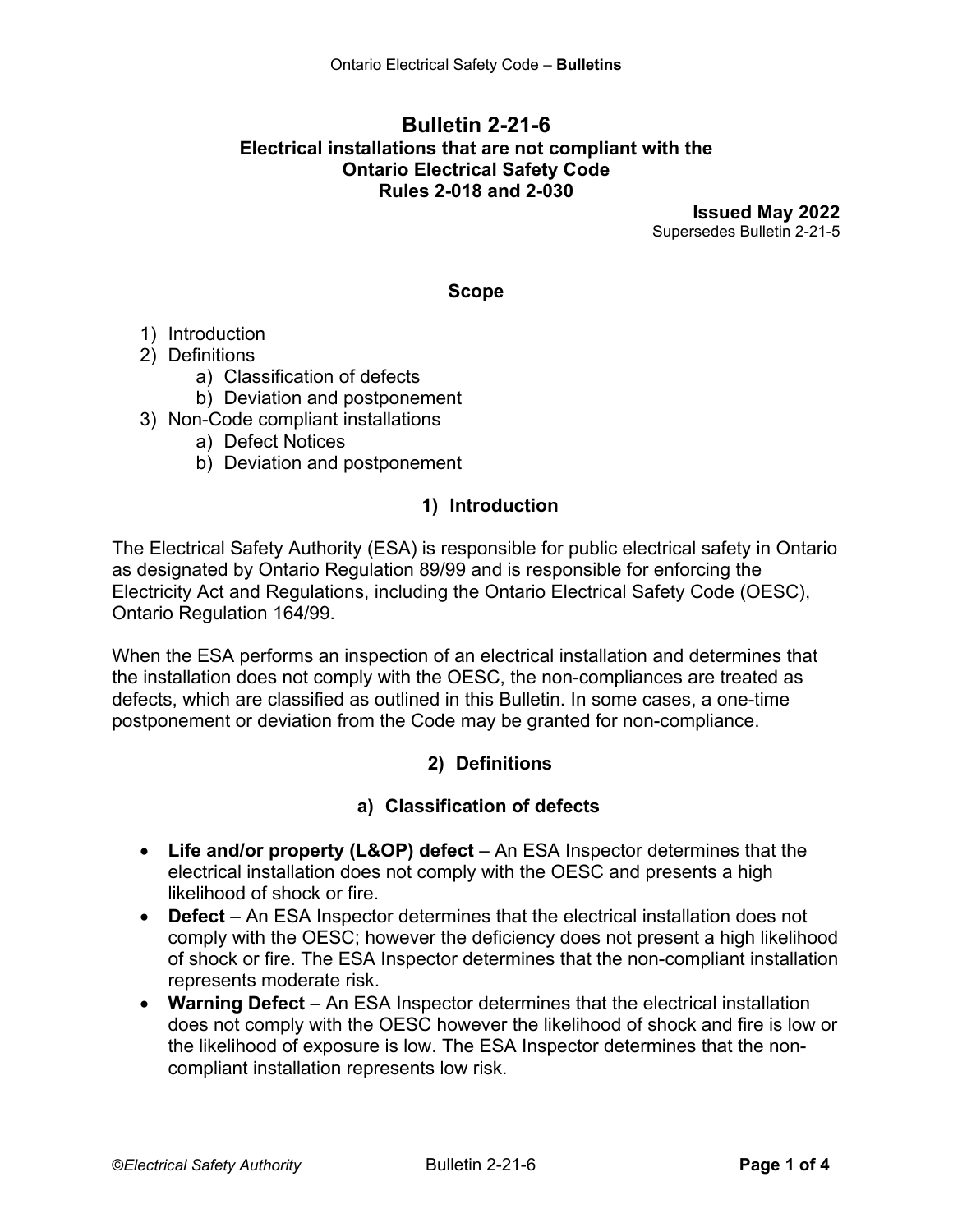### **b) Deviation and postponement**

- **Postponement** An ESA Inspector determines that the electrical installation does not comply with the OESC. However, the installation does not create undue hazard to persons or property and presents a minor degree of deviation from the OESC requirements specific to the site.
- **Deviation** The electrical installation does not comply with the OESC; however, alternative measures have been taken so that safety of the installation is not compromised. A request for deviation has to be filed by the applicant, which may be a contractor, installer or designer, acknowledged by the property owner, and submitted to the Technical Advisor. These requests, when approved, are site and project specific. The deviation request has to include the following as a minimum:
	- $\circ$  The reason for the deviation clarifying why complying with the OESC is not possible.
	- $\circ$  Alternative measurements to meet the intent of the Code from a safety and performance perspective.
	- o Applicable notification number
	- o Applicants information
	- o Site address
	- o Specific rules(s) being deviated from
	- o Additional supporting documents
	- o Owner or engineers signature and information

If the deviation is accepted and when the installer has met the terms of the deviation request and any conditions identified, the area Inspector will issue a postponement defect for the Rule(s) that were identified in the deviation request and a postponement defect for Rule 2-030.

Please contact your Technical Advisor or local Inspector to obtain a copy of "A request for deviation" form.

### **3) Non-code compliant installations**

Every contractor who has performed work on an electrical installation and has been notified by the inspection department that the installation does not conform to this Code shall remedy all defects in work that is not approved within such time and in such manner as the notice from the inspection department directs. See Figure B1.

Failure to remedy defects as directed by the Electrical Safety Authority, may result in ESA issuing an Order; failure to comply with the Order, may lead to the disconnection of power, prosecution under the Electricity Act or deferment (electrical contractors).

All non-compliances will be communicated in writing to the Applicant (or property owner where applicable).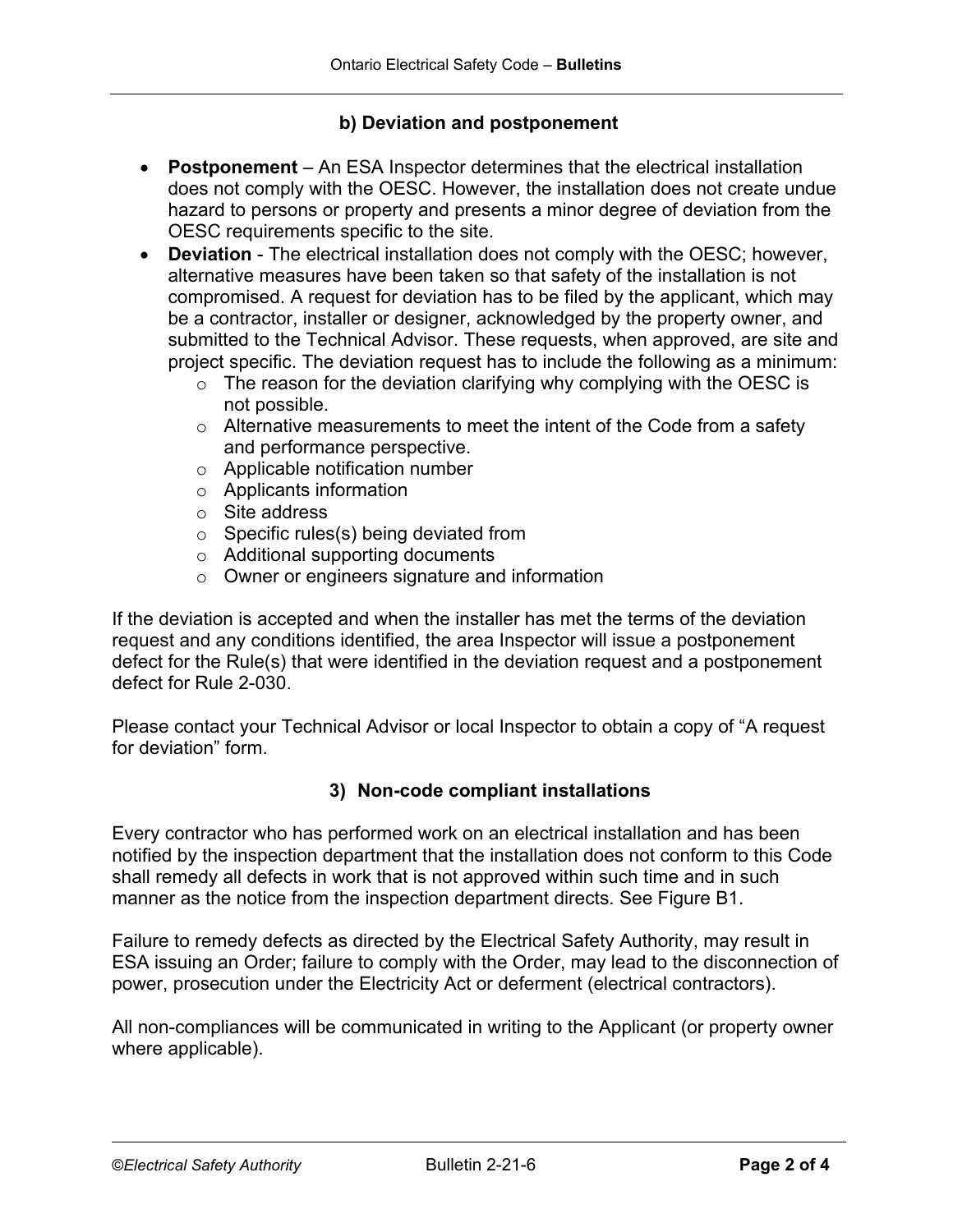If you wish to dispute the Defect Notice issued as a result of a non-Code compliant installation, please refer to Bulletin 2-16-\*.

## **a) Defect notices**

- **Life and/or property (L&OP) defect** Where "Life and/or Property" hazards have been identified by the inspection department, immediate action to ensure public safety is required as per ESA policy.
- **Defect** An ESA Inspector issues the Defect(s) to be corrected within a specified time. The Defect(s) must be corrected and re-inspected before the defective part of the job can proceed.
	- o If previous postponements or warning Defects have been repeated (meaning the Applicant has not changed their behaviour), then a Defect may be issued even if the non-compliant installation presents a low risk.
- **Warning Defect** An ESA Inspector issues the Defect to be corrected within a specified timeframe. Work on the job can proceed without the defect(s) being corrected.
	- o Warning Defect(s) may also be issued if previous postponements have not changed the Applicant behaviour and were repeated.

The follow-up on all non-Code compliant installations will be as per the inspection department policy. Although the OESC is not retro-active, ESA will follow-up on noncompliant installations at existing installations where it deems public safety is at risk (General inspections, ElecCheck, Hazard investigations etc.).

# **b) Deviation and postponement**

The Inspection Department may grant a Deviation or Postponement from the requirements of the OESC. The Deviation or Postponement may be granted if the following conditions are present:

- There is sufficient evidence that the deviation or postponement does not create an undue hazard to persons or property; and
- Such evidence has been provided to the Inspection Department
- **Postponement** An ESA Inspector documents and communicates a postponement to the Applicant. The postponement will clearly explain there is an exemption from compliance to the Code in this installation only, and not to be carried on for other notifications.
- **Deviation** An ESA Inspector advises the Applicant to apply for Deviation. The deviation will require a review and analysis by ESA.